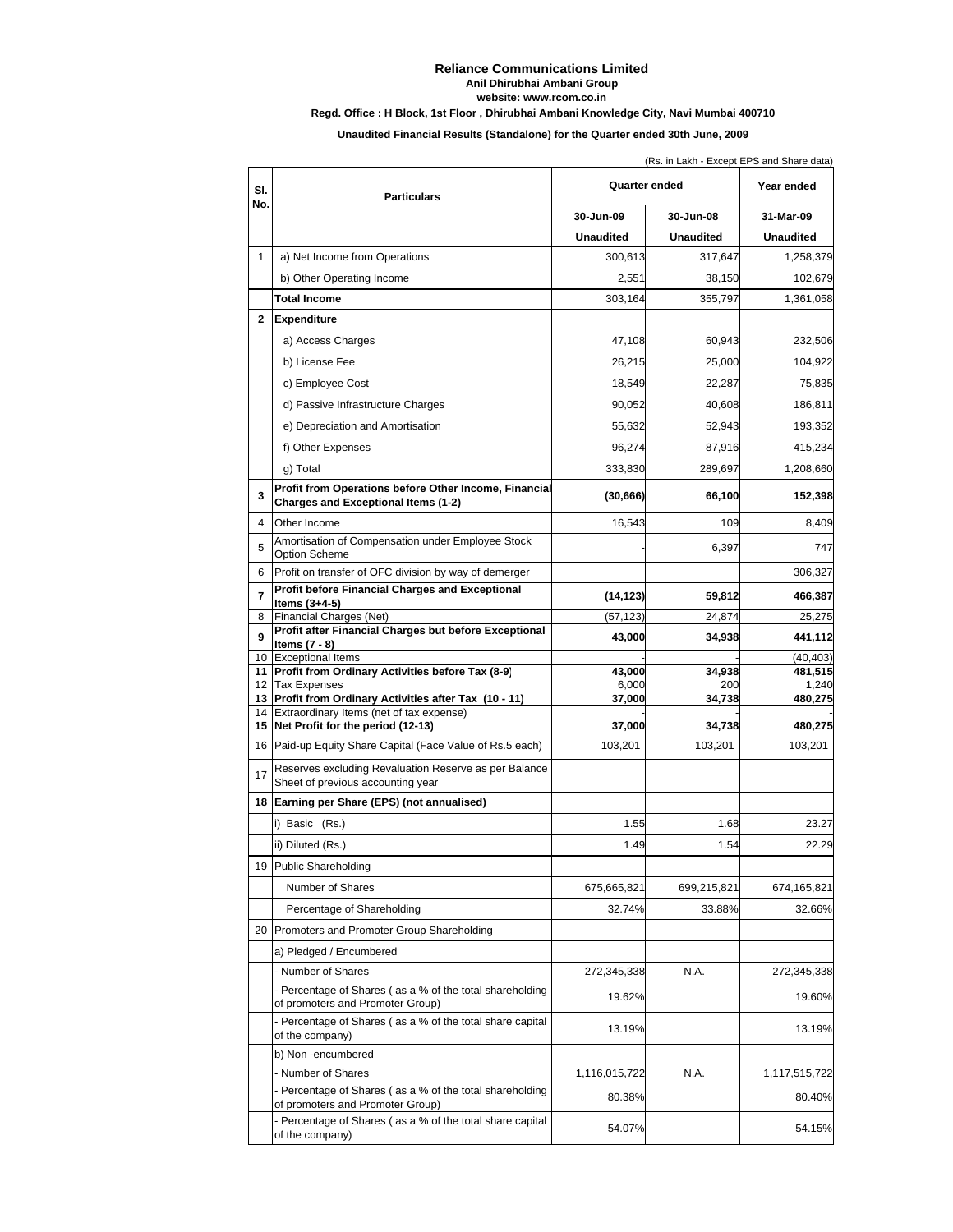| SI.<br>No. | <b>Particulars</b>                                                              | Quarter ended    |                  | Year ended       |
|------------|---------------------------------------------------------------------------------|------------------|------------------|------------------|
|            |                                                                                 | 30-Jun-09        | 30-Jun-08        | 31-Mar-09        |
|            |                                                                                 | <b>Unaudited</b> | <b>Unaudited</b> | <b>Unaudited</b> |
|            | 21 Segment Revenue                                                              |                  |                  |                  |
|            | a) Wireless                                                                     | 247,670          | 281,654          | 1,058,970        |
|            | b) Global                                                                       | 95,400           | 96,354           | 417,958          |
|            | c) Broadband                                                                    | 41,797           | 39,110           | 166,131          |
|            | d) Others / Unallocated                                                         | 2,543            | 109              | 8,409            |
|            | Total                                                                           | 387,410          | 417,227          | 1,651,468        |
|            | Less: Inter segment revenue                                                     | 67,703           | 61,321           | 282,001          |
|            | <b>Net Income from Operations</b>                                               | 319,707          | 355,906          | 1,369,467        |
|            | 22 Segment Results                                                              |                  |                  |                  |
|            | Profit / (Loss) before Tax and Financial Charges from<br>each segment           |                  |                  |                  |
|            | a) Wireless                                                                     | (1,923)          | 28,352           | 93,620           |
|            | b) Global                                                                       | 4,339            | 21,244           | 55,681           |
|            | c) Broadband                                                                    | (1, 927)         | 12,763           | 45,864           |
|            | d) Others / Unallocated                                                         | (14, 612)        | 3,850            | (34, 358)        |
|            | Total                                                                           | (14, 123)        | 66,209           | 160,807          |
|            | Less: Amortisation of Compensation under Employee<br><b>Stock Option Scheme</b> |                  | 6,397            | 747              |
|            | Less: Financial Charges (Net)                                                   | (57, 123)        | 24,874           | 25,275           |
|            | Add : Profit on transfer of OFC division by way of<br>demerger                  |                  |                  | 306,327          |
|            | Less: Exceptional Items - Financial charges                                     |                  |                  | (40, 403)        |
|            | <b>Total Profit before Tax</b>                                                  | 43,000           | 34,938           | (131,139)        |
| 23         | <b>Capital Employed</b>                                                         |                  |                  |                  |
|            | (Segment assets - Segment liabilities)                                          |                  |                  |                  |
|            | a) Wireless                                                                     | 2,993,892        | 1,626,625        | 2,913,211        |
|            | b) Global                                                                       | 129,145          | 242,396          | 132,830          |
|            | c) Broadband                                                                    | 256,583          | 300,634          | 282,769          |
|            | d) Others / Unallocated                                                         | 4,676,290        | 2,352,837        | 4,949,909        |
|            | Total                                                                           | 8,055,910        | 4,522,492        | 8,278,719        |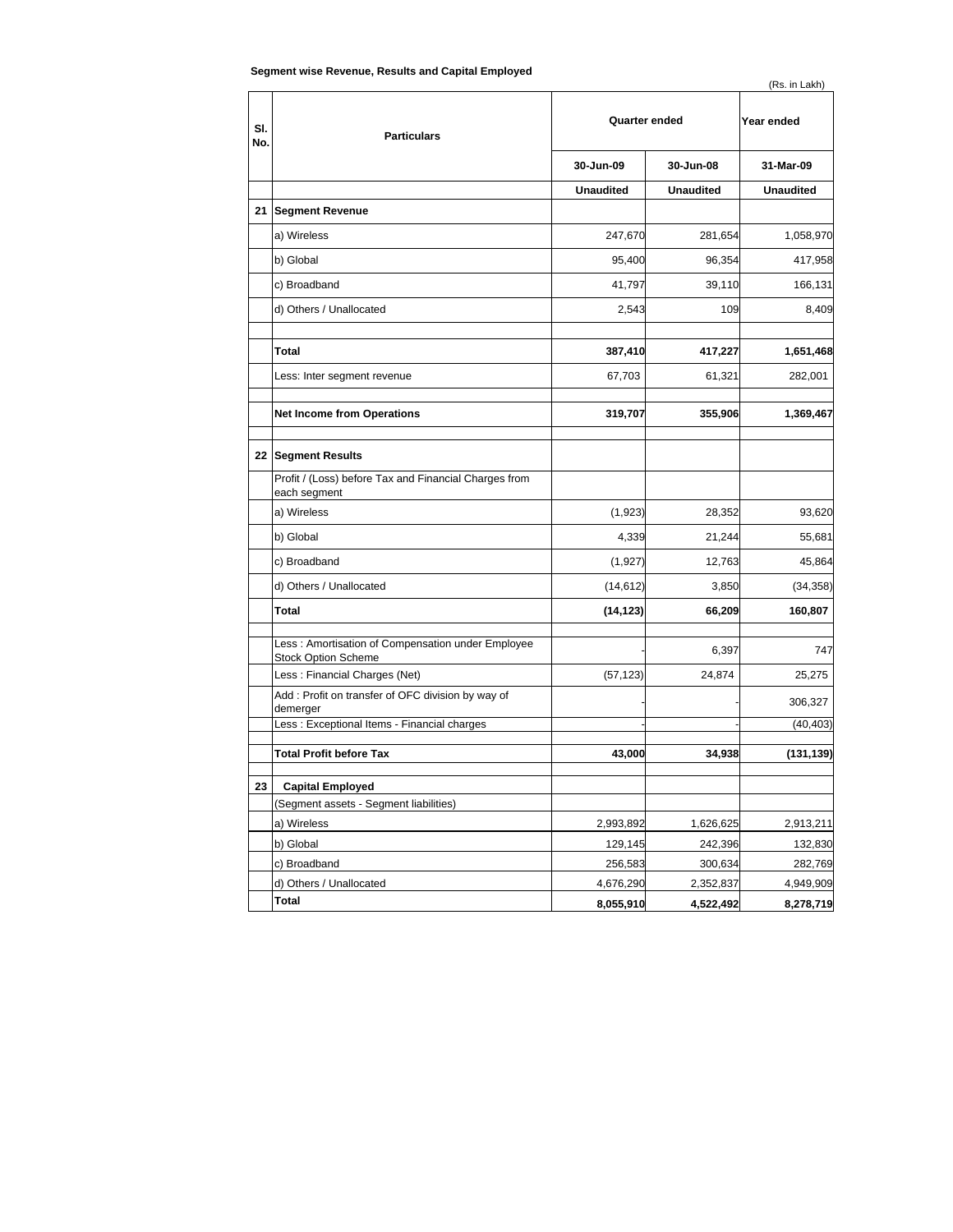## **NOTES**

- 1. Figures of the previous periods have been reworked, regrouped, rearranged and reclassified, wherever required.
- 2. On account of various factors including, in particular, an amendment to Schedule VI of the Companies Act, 1956 ("the Act") withdrawing the requirement to adjust changes in the amounts of liability relating to Loans and Liabilities in foreign currency attributable to Fixed Assets acquired by the Company in the cost of the said Fixed Assets, the Company has decided after the end of the Financial Year 2008 - 09 and after the approval of the Unaudited Financial Results for the Year ending on 31st March, 2009 that it would be more appropriate to account for the changes in the amounts of liabilities, consequent to changes in foreign exchange rates, as part of the profit or loss of the Company for the year in which the changes take place without adjusting the amount of the change in the cost of fixed assets. The accounting policy now adopted by the Company is in line with the Accounting Standard ("AS") 11, "The Effect of Changes in Foreign Exchange Rates" as also in line with the accounting policy adopted by the Company in the Previous Year ending 31st March, 2008 and the accounting policy followed by the Company for similar changes relating to liabilities expressed in foreign exchange other than those relating to fixed assets.

Accordingly, in respect of the Year ending on 31st March, 2009, Rs. 460,839 lakh being the foreign exchange difference relating to such loans/ liabilities, which were earlier adjusted in the cost of fixed assets, have now been charged to the Profit and Loss Account. Rs. 446,457 lakh has been withdrawn from the General Reserve of the Company in accordance with the terms of the Scheme of Arrangement between the Company and Reliance Infratel Limited approved by the Mumbai High Court on 18th July, 2009 and consequently, there is no impact vis-à-vis profits of the year ended 31st March, 2009 of such charge except for consequential effects relating to Depreciation, etc. which have been appropriately dealt with. However, aforesaid adjustment by withdrawing from the General Reserve shall be reversed in case, for any reason, the Order does not become effective.

The revised accounting policy is continued in respect of the Current Year and the financial results for the Quarter ended on 30th June, 2009 have been arrived at on the basis of the revised accounting policy.

The accounting treatment in relation to changes in amount of liabilities consequent to changes in foreign exchange rates was the subject matter of reference in the Review Report of the Auditors for the previous Quarter ending on March 31, 2009.

- 3. During the quarter, the Company has repurchased and cancelled 297 Foreign Currency Convertible Bonds (FCCBs) of USD 1,00,000 each, at a discount. This has resulted in a saving of Rs. 2,449 lakh which has been reflected as part of Other Income. Consequent upon such repurchase and cancellation, the Company's obligations to convert the said FCCBs into Shares, if so claimed by the FCCB Holders and/ or to redeem the same in foreign currency, have come to an end vis-à-vis the cancelled FCCBs.
- 4.(i) Pursuant to the Scheme of Amalgamation under Section 391 to 394 of the Companies Act, 1956 sanctioned by the Honourable High Court of Bombay vide Order dated 3rd July, 2009, Reliance Gateway Net Limited ("RGNL"), a Wholly Owned Subsidiary of the Company has been amalgamated into the Company with effect from the Appointed Date as 31st March, 2009. As required by the Scheme, the Company has considered the accounting effects of the Scheme into unaudited accounts for the year ended as at 31st March, 2009.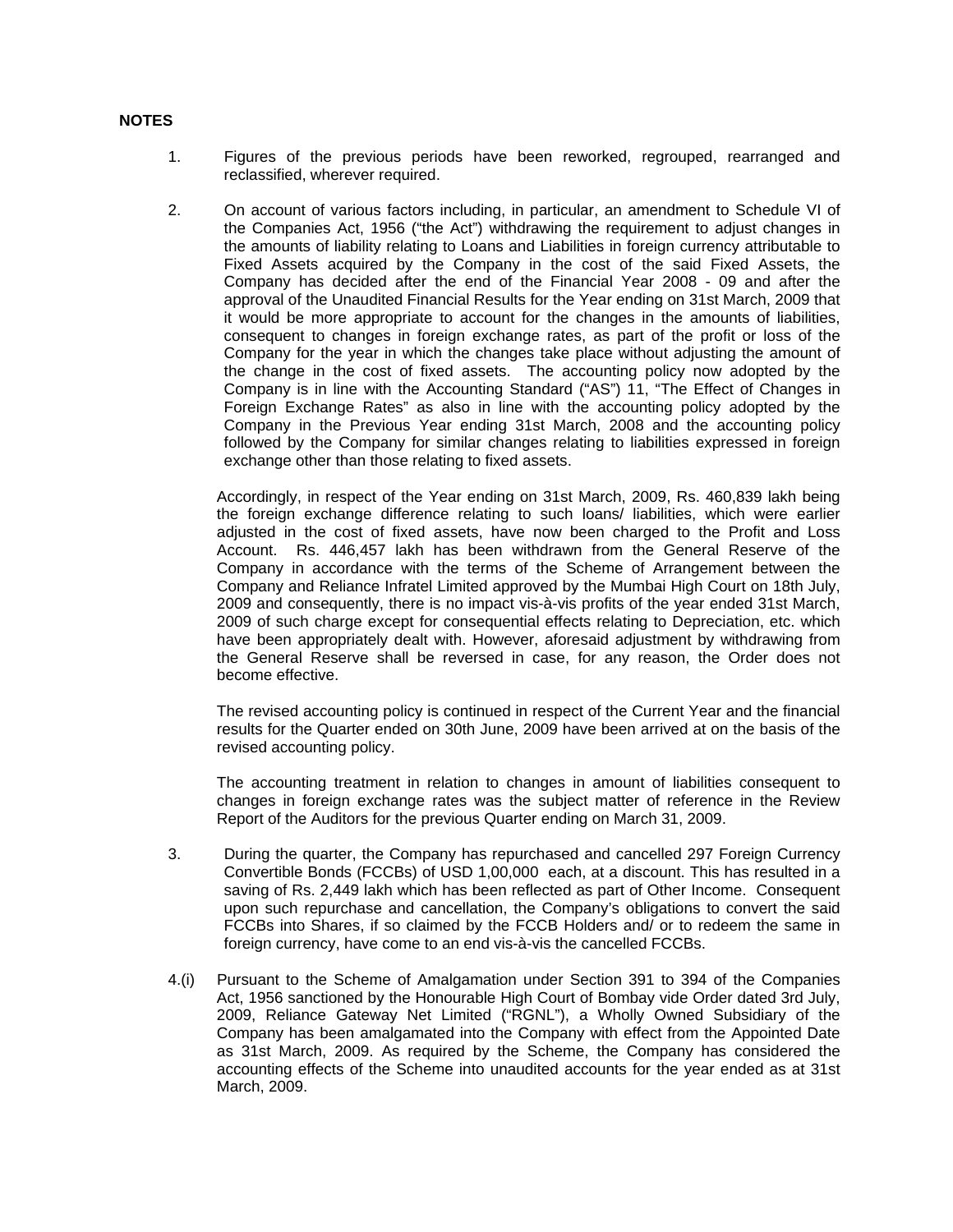All the assets and liabilities as appearing in the books of the RGNL as on the Appointed Date have been recorded at their respective fair values by the Transferee Company. Excess of Rs. 1,433,205 lakh arising on such transfer of assets and liabilities, in proportion to its Shareholding in Reliance Globalcom Limited, Bermuda, after making the adjustment, in accordance with the Scheme, for cancellation of investments of Rs. 2,09,643 lakh in RGNL and net effect on revaluation of assets and liabilities of the Company selected by the Board as required to be revalued for this purpose ("Identified Assets") of Rs. 1,269,881 lakh has been credited to General Reserve, to be dealt with in accordance with the Scheme.

Further to the above, during the current quarter, additional depreciation of Rs. 28,934 lakh arising on account of fair valuation of Identified Assets, have been adjusted by drawing an equivalent amount from General Reserve, leaving no impact on Profit and Loss Account of the Company.

(ii) Pursuant to the Scheme of Arrangement ("the Scheme") under Section 391 to 394 of the Companies Act, 1956 sanctioned by the Honourable High Court of Bombay on 18th July, 2009, the Optic Fiber Undertaking, as defined in the Scheme, of the Company has been transferred and vested into Reliance Infratel Limited ("RITL"), a subsidiary of the Company with effect from the Appointed Date as 1st April, 2008.

However, the detailed Order of the Court is yet to be received. Also, the said Order has not become effective as the Company is still to file the said Order with the Registrar of Companies. In the interest of providing relevant information, the Company has decided that, notwithstanding the aforesaid position, the Company would reflect the transactions forming part of the Scheme sanctioned by the said Order in compiling the accounts both for the Year ended 31st March, 2009 and for the Quarter ended 30th June, 2009.

If, for any reason, the Order does not become effective, the financial results for the Year ended on 31st March, 2009 and the Quarter ended on 30th June, 2009 would have to be adjusted by reversal of the following:

- A. In respect of the Year ended 31st March, 2009:
	- a) Profit arising from the transfer of the Optic Fibre Division- Rs. 306,327 lakh
	- b) Amounts payable to RITL as the Owner of the Optic Fibre Division including amounts charged in accordance with the applicable accounting standards, even though the same are not payable, (Rs. 90,300 lakh) less amounts receivable and savings by way of Depreciation, etc. – Net effect, Rs. 76,512 lakh.
- B. In respect of the Quarter ending 30th June, 2009:

Net effect of amounts payable to RITL as the Owner of the Optic Fibre Division including amounts charged in accordance with the applicable accounting standards, even though the same are not payable (Rs. 22,575 lakh), less savings by way of Depreciation, etc. – Net effect, Rs. 18,722 lakh.

C All transactions for the year ending 31st March, 2009 and for the current quarter ending 30th June, 2009 relating to the said Undertaking and recorded as transactions carried out by RITL, the Subsidiary of the Company, may be considered to be transactions carried out by the Company and/ or to the extent they relate to transactions with the Company reversed, as not having taken place.